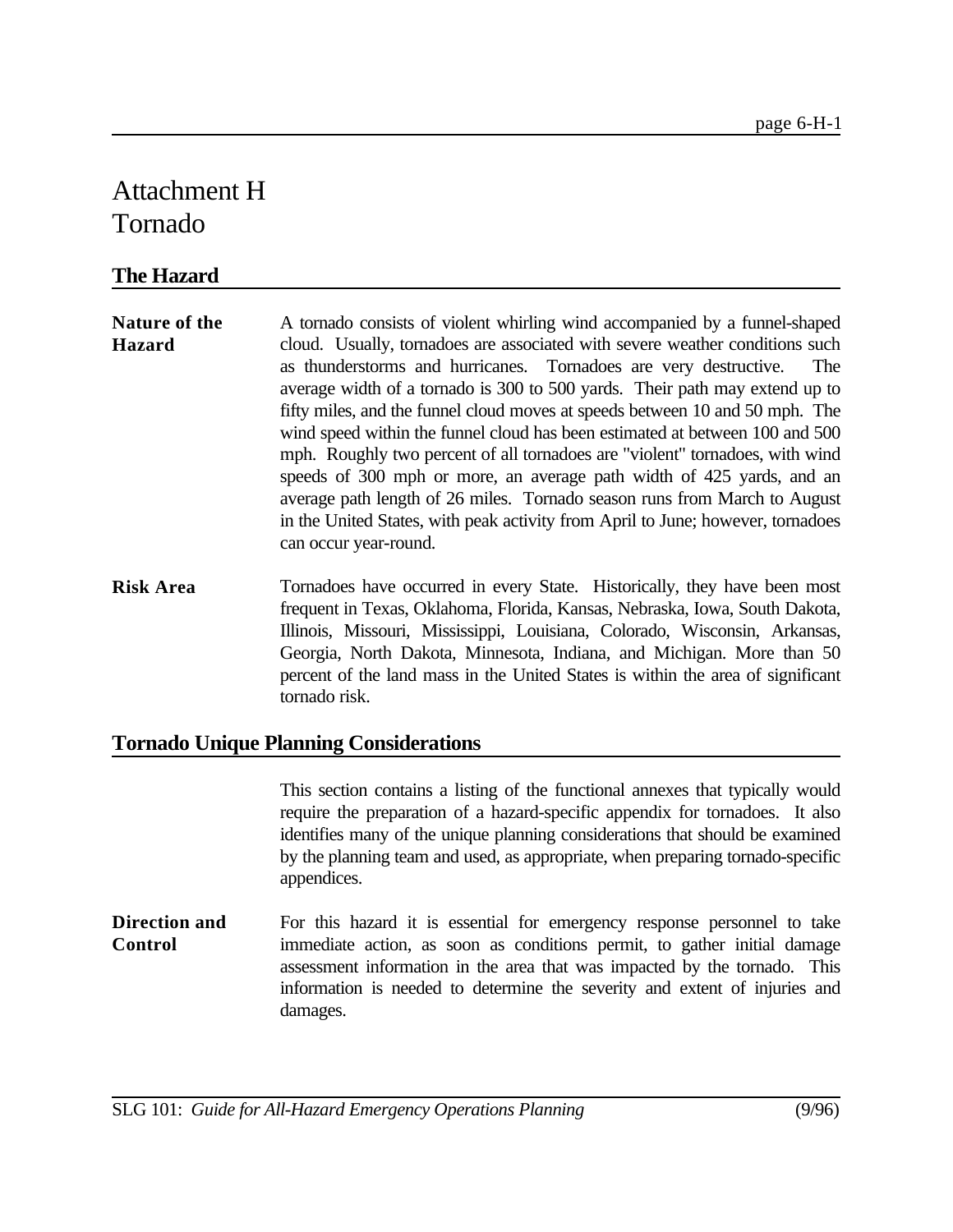|                                   | High-risk jurisdictions may want to use a network of trained spotters. This<br>spotting network would be relied on to rapidly communicate information that<br>can be helpful to the appropriate authorities responsible for making the decision<br>for when to upgrade from a Tornado Watch to Tornado Warning.<br>The<br>network can also assist in tracking the tornado's path.                                                                                                                |
|-----------------------------------|--------------------------------------------------------------------------------------------------------------------------------------------------------------------------------------------------------------------------------------------------------------------------------------------------------------------------------------------------------------------------------------------------------------------------------------------------------------------------------------------------|
|                                   | This data gathering effort should provide much of the information decision<br>makers will need to implement and prioritize response actions for: search and<br>rescue activities; access control and re-entry to the impacted area; debris<br>clearance; restoration of utilities and lifeline repairs; and the inspection,<br>condemnation, and/or demolition of buildings and other structures.                                                                                                |
|                                   | Provisions should be made, as appropriate, to address the following planning<br>considerations in one or more appendices to a direction and control annex:                                                                                                                                                                                                                                                                                                                                       |
| Damage<br>Assessment              | Conduct of immediate ground and air surveys to determine the extent of<br>damage, casualties, and the status of key facilities.                                                                                                                                                                                                                                                                                                                                                                  |
| Search and<br>Rescue              | Use of damage assessment information to identify the facilities and areas where<br>search and rescue operations may need to be conducted and to establish a<br>priority for conduct of these operations. Planning should focus on the actions<br>that need to be carried out in order to remove trapped and injured persons from<br>homes, buildings collapses, and other structural collapses, administer first aid,<br>and assist in transporting the seriously injured to medical facilities. |
| Access<br>Control and<br>Re-entry | Control of access to the area severely affected by the tornado until the area is<br>safe. Only those directly involved in emergency response operations should be<br>allowed to enter.                                                                                                                                                                                                                                                                                                           |
| Debris<br>Clearance               | Actions taken to identify, remove, and dispose of rubble, wreckage, and other<br>material which block or hamper the performance of emergency response<br>functions. Activities may include:                                                                                                                                                                                                                                                                                                      |
|                                   | Demolition and other actions to clear obstructed roads.<br>➤                                                                                                                                                                                                                                                                                                                                                                                                                                     |
|                                   | Repairing or temporarily reinforcing roads and bridges.<br>➤                                                                                                                                                                                                                                                                                                                                                                                                                                     |
|                                   | Construction of emergency detours and access roads.<br>➤                                                                                                                                                                                                                                                                                                                                                                                                                                         |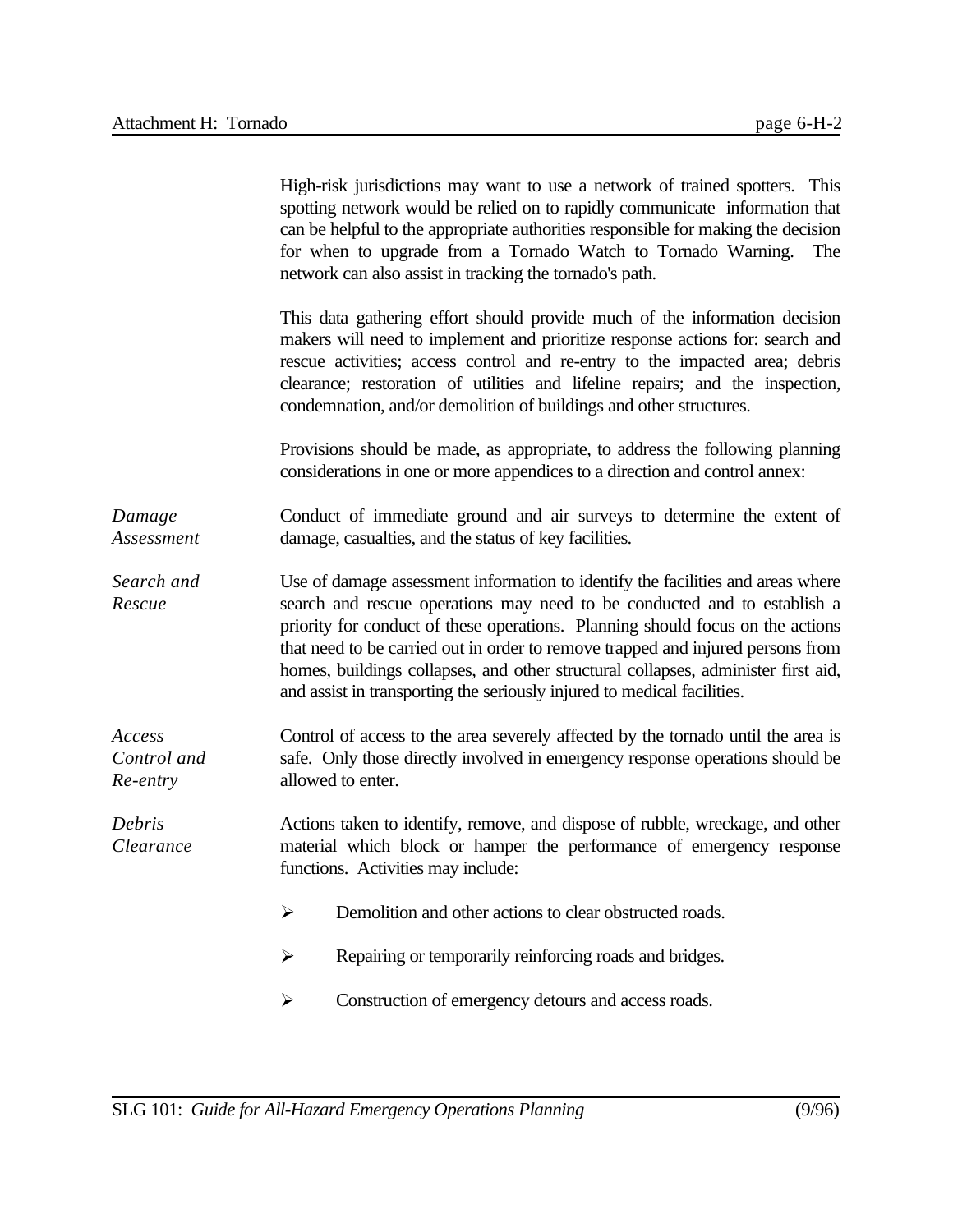| <i>Inspection,</i><br>Condemnation,<br>and<br>Demolition | Actions taken to inspect buildings and other structures to determine whether it<br>is safe to inhabit or use them after a tornado has occurred. Activities may<br>include:                                                                                                                                                                                                         |
|----------------------------------------------------------|------------------------------------------------------------------------------------------------------------------------------------------------------------------------------------------------------------------------------------------------------------------------------------------------------------------------------------------------------------------------------------|
|                                                          | Inspection of buildings and structures which are critical to emergency<br>operations.                                                                                                                                                                                                                                                                                              |
|                                                          | ➤<br>Inspection of buildings and structures that may threaten public safety.                                                                                                                                                                                                                                                                                                       |
|                                                          | ≻<br>Inspection of less critically damaged structures. Designate those that<br>may be occupied and identify/mark those that are to be condemned.                                                                                                                                                                                                                                   |
|                                                          | ➤<br>Arrangements for the demolition of condemned structures.                                                                                                                                                                                                                                                                                                                      |
| <b>Warning</b>                                           | Warning of the public is critical for this hazard. The NWS will place areas<br>under a Tornado Watch when conditions are particularly favorable for<br>tornadoes and severe storms. NWS will issue a Tornado Warning when a<br>tornado has been visually spotted or picked up on radar. Television, radio, and<br>NOAA tone alert radio are sources of information for the public. |
|                                                          | The following planning considerations should be addressed, if appropriate, in<br>one or more appendices to a warning annex:                                                                                                                                                                                                                                                        |
|                                                          | $\blacktriangleright$<br>Provision for the jurisdiction's central warning point to obtain timely<br>Tornado Watch and Warning information (direct link to area weather<br>stations, continuously monitor NWS and other sources, etc.).                                                                                                                                             |
|                                                          | ➤<br>Provisions for notifying institutions and facilities (e.g., schools,<br>hospitals, nursing homes, jails, prisons, shopping malls, major factories,<br>and sporting events) that a Watch or Warning has been issued.                                                                                                                                                           |
|                                                          | Provisions for activating the jurisdiction-wide (if available) warning<br>➤<br>system to disseminate timely warning to the public and emergency<br>response organization members that a tornado has touched down in the<br>jurisdiction.                                                                                                                                           |
| <b>Emergency</b><br><b>Public</b><br><b>Information</b>  | The flow of accurate and timely emergency information is critical to the<br>protection of lives and property. This section deals with the provisions made<br>to prepare and disseminate notifications, updates, and instructional messages to<br>follow up on the initial warning.                                                                                                 |